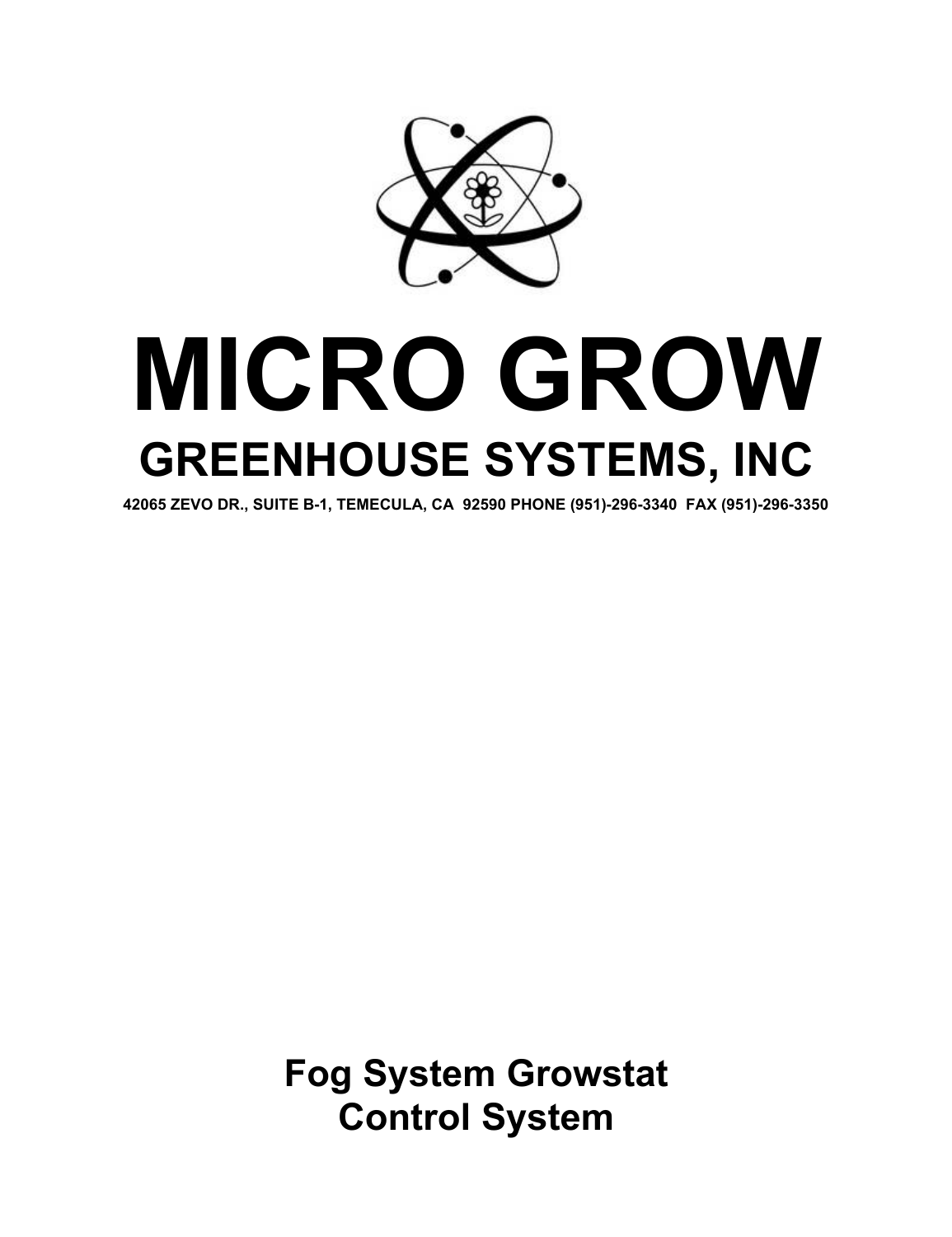# **INSTALLATION PROCEDURES GROWSTAT SERIES OF CONTROLLERS**

## **PANEL MOUNTING**

Mount the control panel in an accessible location. Make sure that the location is free of vibration and in close proximity to the devices being controlled. Always consider voltage drop of electrical current when locating the control panel. Securely mount the panel.

### **SWITCHING CONTACTORS AND RELAYS**

The control panel will operate the greenhouse equipment via load contactors and load relays**. ALL RELAYS AND LOAD CONTACTORS USED MUST HAVE A SURGE SUPPRESSOR INSTALLED ACROSS THE COIL OF THE RELAY OR LOAD CONTACTOR**. These surge suppressors are readily available from Micro Grow Greenhouse Systems, Inc. All load contactors and relays are also readily available from Micro Grow Greenhouse Systems, Inc. To decide which to use, follow this guide:

#### **LOAD CONTACTORS**:

Exhaust fans, pad pumps, horizontal air flow fans, heating pumps, fan jets, large heaters, crop lighting, and all other larger electrical loads over 1/6 H.P.

#### **LOAD RELAYS:**

Signal switching such as the small control lines for gas fired heaters, control lines for vent and shade system controls, small loads such as motorized shutters, other loads up to 1/6 H.P.

#### **CUSTOM CONTACTOR AND RELAY PANEL AVAILABLE**

A UL, custom pre-wired load contactor and load relay panel is available from Micro Grow Greenhouse Systems, Inc. This panel will contain all of the required switching apparatus for your project, as well as a correctly sized machine tool transformer. Contact Micro Grow Greenhouse Systems, Inc for pricing and availability.

### **TRANSFORMERS**

The control panel is to be powered by a 24 VAC transformer. It is most important to use a MACHINE TOOL TYPE. A Machine Tool Transformer is a heavy-duty variety that will allow for high inrush currents that are associated with the use of load contactors and relays. Micro Grow Greenhouse Systems, Inc. stocks this type of transformer. Use no smaller than a 40 VA Machine Tool Transformer.

### **ELECTRICAL CIRCUITS**

The electrical circuit that feeds the machine tool transformer must have no other loads connected to it. This will prevent a damaging surge from other related electrical devices. Follow all local and national codes in the connection of all of the greenhouse equipment. Always allow for voltage drop conditions. Always consider that the greenhouse is a wet environment. Always follow the code rulings for disconnect switches and overcurrent devices on greenhouse equipment. USE A QUALIFIED AND LICENSED ELECTRICIAN AT ALL **TIMES**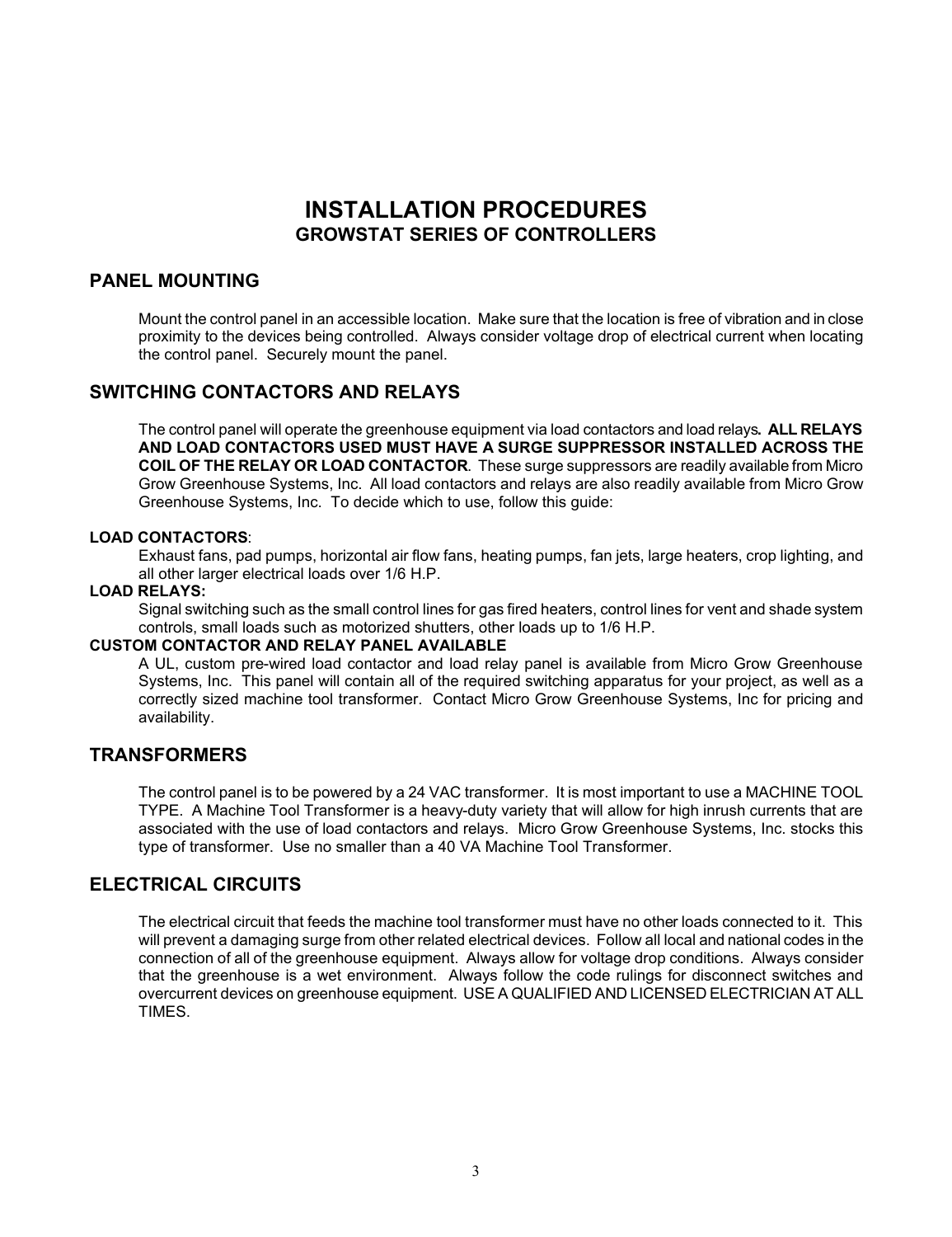#### **WIRING METHODS**

Always use stranded wire when connecting cables or conductors to the actual circuit board of the control panel. This will allow flexibility. Use no smaller than #18 gauge, stranded wire for all outputs. Use no smaller than the recommended wire size of stranded cable for inputs; generally #22 gauge.

#### **SENSOR CONDUCTORS:**

Route sensor conductors separately from control conductors. This is very important so as to reduce electrical interference. Never route sensor conductors in conduits used for other voltages. This is in violation of the electrical code and will cause dangerous interference to the control system. Always locate the actual sensor in the center of the range that is being controlled for accurate readings. Do not allow the sensor to come in contact with any greenhouse structure member such as a post that would give off any radiated heat and cause a false temperature reading. Do not locate the sensor where a particular piece of equipment would cause false readings, such as a heater blowing directly on the sensor. Mount all wind/rain sensor is a clear area, free of any wind obstructions.

#### **CONTROL CONDUCTORS:**

Route all control conductors separately from sensor conductors. This is very important so as to reduce electrical interference. Control conductors maybe routed in conduits that contain other power system wiring only if the insulation material on the conductors is the same as the power system wiring. Consult the national electrical code or local codes if in doubt about the insulation ratings of the wire in use. Remember; always use a qualified and licensed electrician.

### **VENT SYSTEMS, ROLL UP CURTAINS**

When connecting a vent system, or roll up curtain ventilation system to the control panel, you must use a separate control box designed for that particular vent system. These are readily available from Micro Grow Greenhouse Systems, Inc. Generally these separate control boxes feature overcurrent protection for the particular motor on the vent or shade system, provisions for direct limit switch connections, and a manual means of operating the vent system independent of the main control system. These separate control boxes will connect the main control system either directly through the outputs of the control system, or they will require control relays for interconnection to the main control system. Consult the individual instructions that come with the vent or shade controls for detailed information.

# **SYSTEM TESTING**

It is always important to completely and fully test the electrical system by energizing circuits and verifying equipment operations before automatically operating the equipment from the control panel. This would include setting all of the vent limit switches at the individual control panels.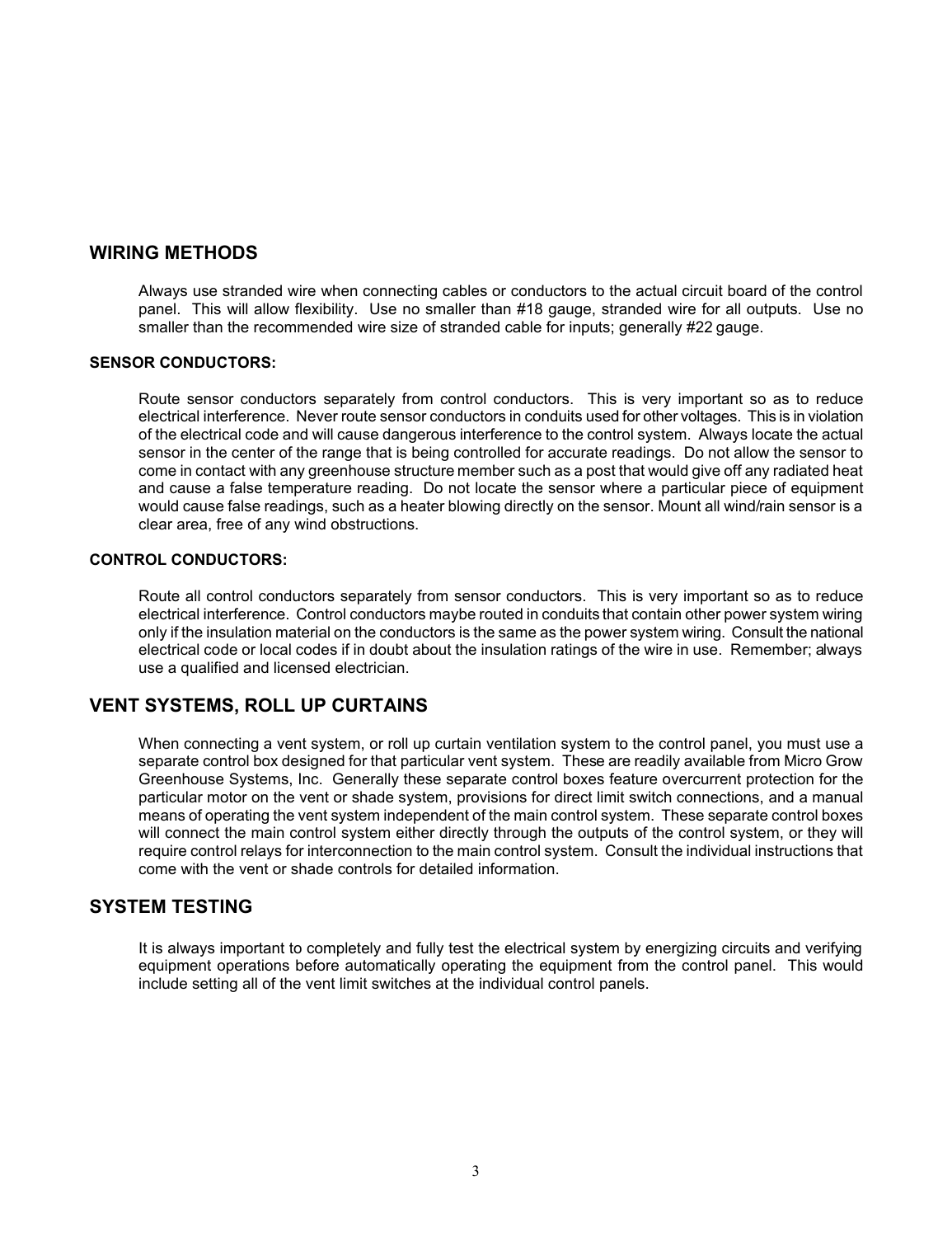# **Micro Grow Greenhouse Systems, Inc. Fog System Growstat**

#### **Set Temperature and Humidity:**

1. Depress the **SET** switch once. The **TEMPERATURE** indicator will be on Use the **VALUE** switch to set the correct desired temperature. This will be the day mode temperature. Depress the **SET** switch again to light the **NIGHT** indicator along with the **TEMPERATURE** indicator. Set the desired night level here.

2. Depress the **SET** switch again. The **HUMIDITY** indicator will be on. Use the **VALUE** switch to set the correct desired humidity. Repeat for the night mode as in the above.

3. Return to the run mode by toggling the **RUN** switch up.

### **To Check High and Low History:**

The control will automatically track the high and low readings for the past 24 hours for both inputs. To check them, depress the **SET** switch until the word **"HIGH"** appears in the display. The control will automatically indicate the highest reading for the past 24 hours. Depress the **SET** switch until the word **"LO"** appears in the display. The control will automatically indicate the highest reading for the past 24 hours. If you would like to reset these values, depress **VALUE** switch once while the system is in the high and low mode. The system will however automatically update these readings continuously.

#### **To Set the Clock:**

1. Continue to depress the **SET** switch until the **SET TIME** indicator is on. The item to be set will be flashing. Use the **VALUE** switch to raise or lower the flashing value. The first value will be hours. Depress the **SET** switch again to set the minutes, and once more to set if it is AM or PM.

### **To Set the Day and Night Mode Times:**

The control can detect night automatically with the use of an external photocell. If no photocell is connected, it will use the internal 24 hour time clock. You can also use a combination of both if desired.

1. Continue to depress the **SET** switch until the **SET DAY MODE** indicator is on. If a photocell is connected to the system, adjust the hours setting till the word **"PHO"** appears in the display. If a photocell is not connected, a time can be set. Use the **VALUE** switch to change the setting.

2. Depress the **SET** switch again and repeat the above procedure to **SET NIGHT MODE**. If you do not want the NIGHT mode to be used, adjust the hours setting till **"OFF"** appears in the display.

### **To Calibrate the Control:**

The control can be calibrate easily. Calibration is best performed in the early or late hours to prevent the interaction of the solar influence. Using a good mercury or digital thermometer and hydrometer, obtain the value to calibrate the control to.

1. Continue to depress the **SET** switch until the **CALIB** is on the display. The first number to appear afterwards is the temperature. Use the **VALUE** switch to change the setting.

2. Depress the **SET** switch again and repeat the above procedure to set the humidity reading. Return to the run mode when finished.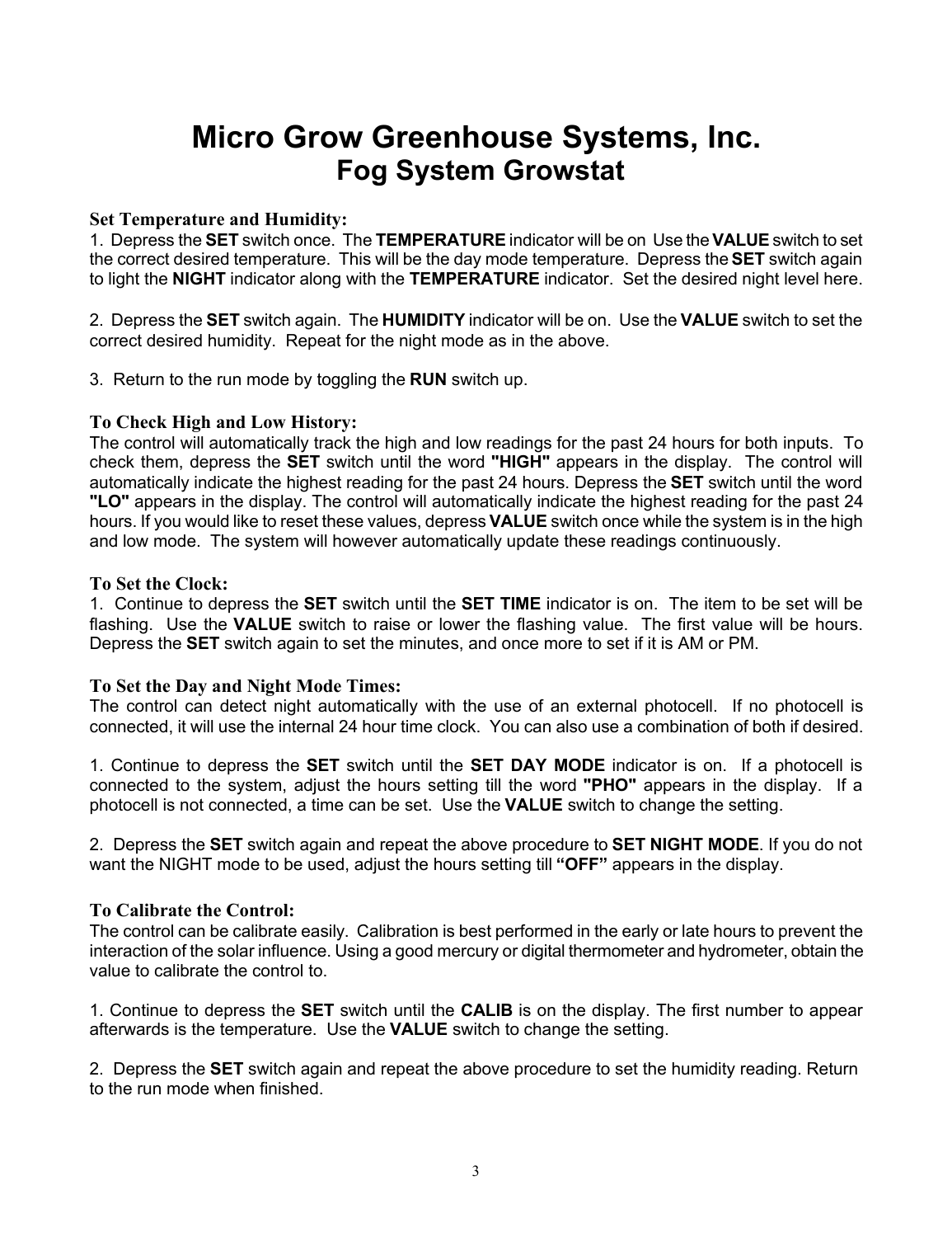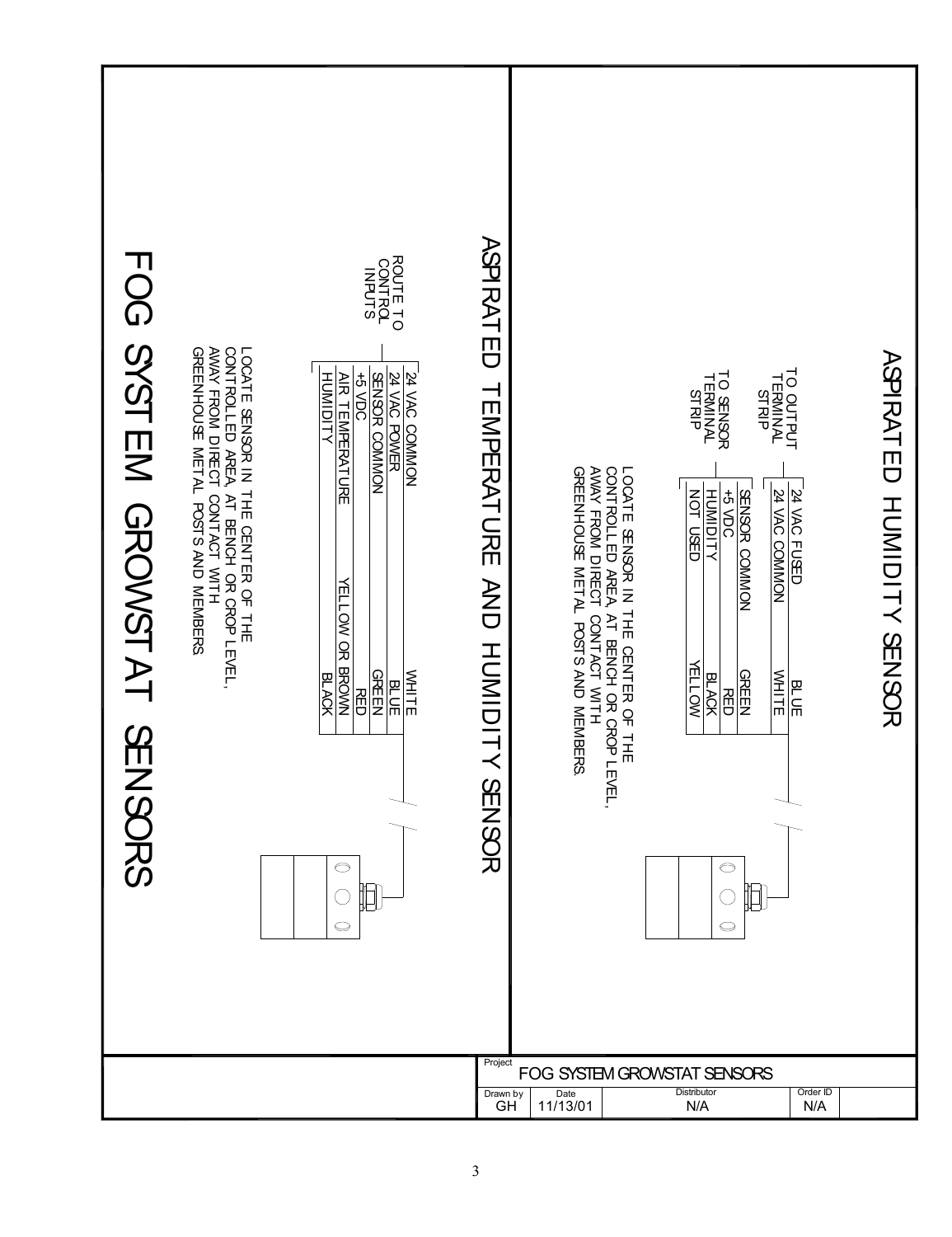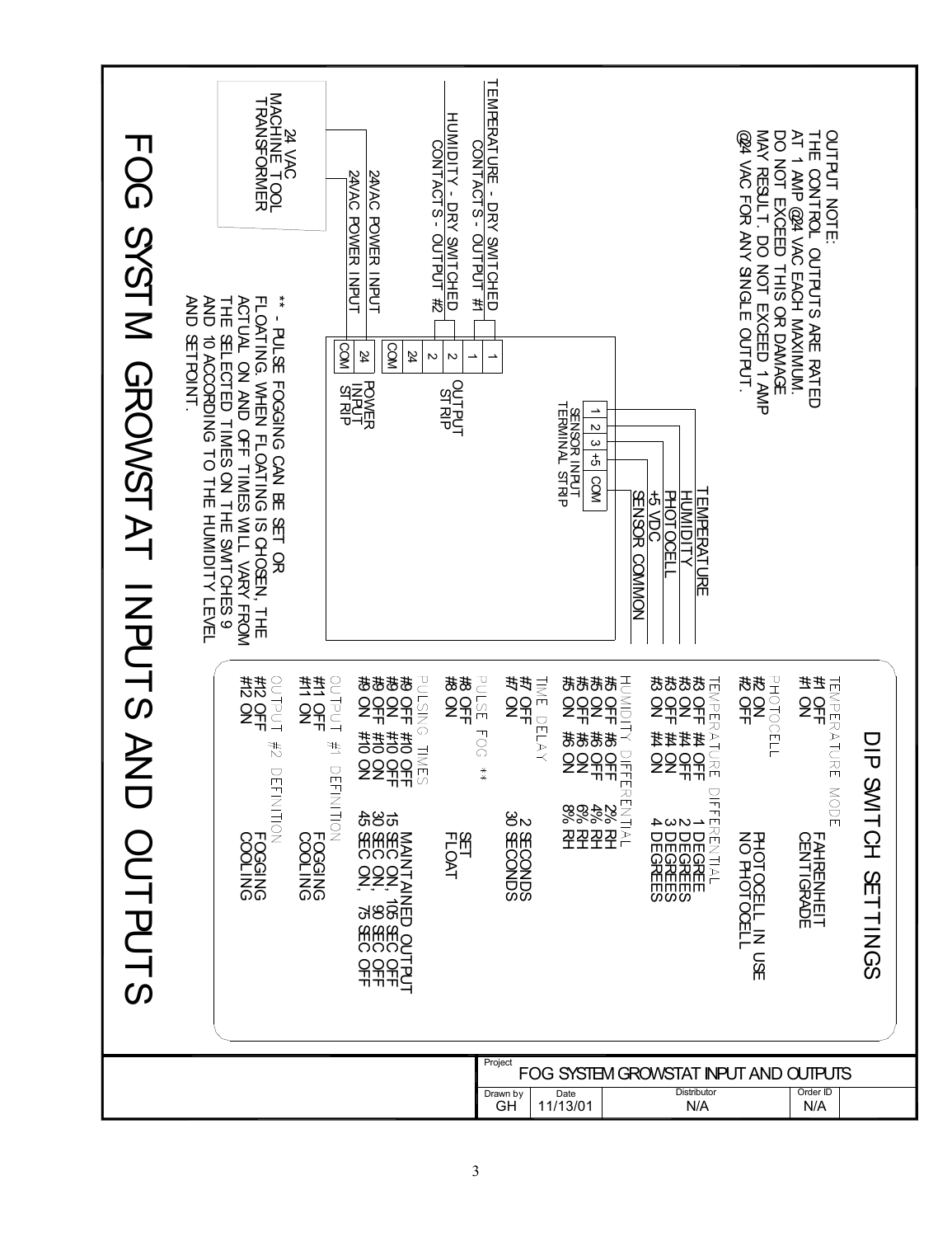